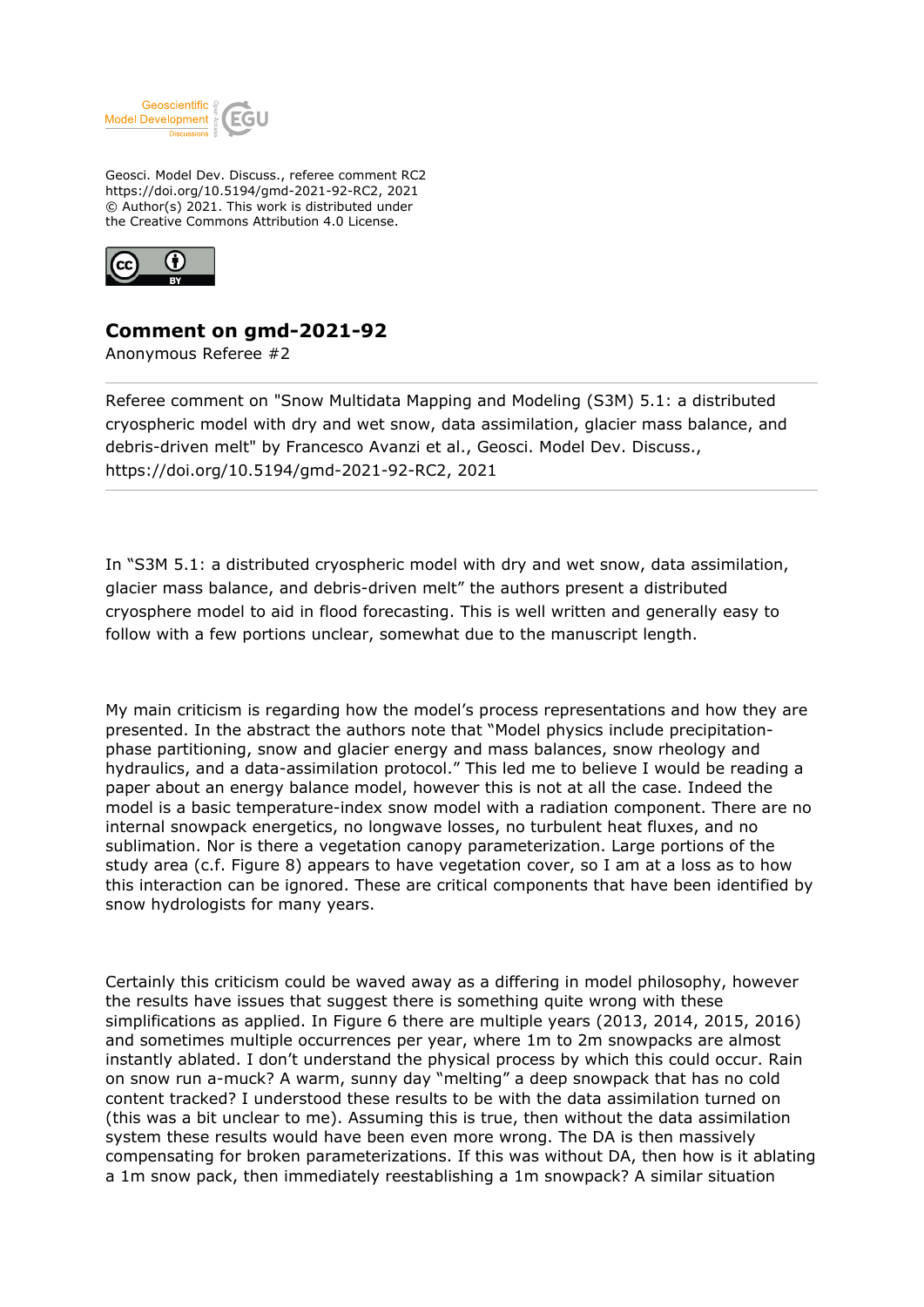occurs on the glacier, where 2x melt is predicted or the case of Petit Graphillon where multiple meters of ablation are observed with no reaction of the model. Considering this model is described as a flood forecasting model, I am concerned with the non-physical behaviour that is being exhibited here.

I understand that the authors address some of these issues as 'future work', such as the canopy. However, these processes are so critical for basin hydrology that, to present a model to tie into a hydrology model without key cold-region processes, seems unfinished and incomplete. I also don't agree with the framing that t-index paramterizations are a high degree of physical realism, especially when so many other critical processes are omitted. Lastly, I am surprised by the authors stating that coupling radiation to a temperature index model is novel. Hock (2003) details approaches that include this idea and more recent examples exist, e.g., Follum et al (2015).

Hock, R. Temperature index melt modelling in mountain areas. *Water Resources Research* **282**, 104 115 (2003).

Follum, M. L., Downer, C. W., Niemann, J. D., Roylance, S. M. & Vuyovich, C. M. A radiation-derived temperature-index snow routine for the GSSHA hydrologic model. *J Hydrol* **529**, 723–736 (2015).

Specific comment in format of

L<ine> [0-9]+ "quoted text"

Comment under

Page 1

L4 a high degree of physical realism

Do you mean they are mostly empirical? Certainly many models have good physical representations. Indeed I'd expect most models that simulate physical processes to have physical realism!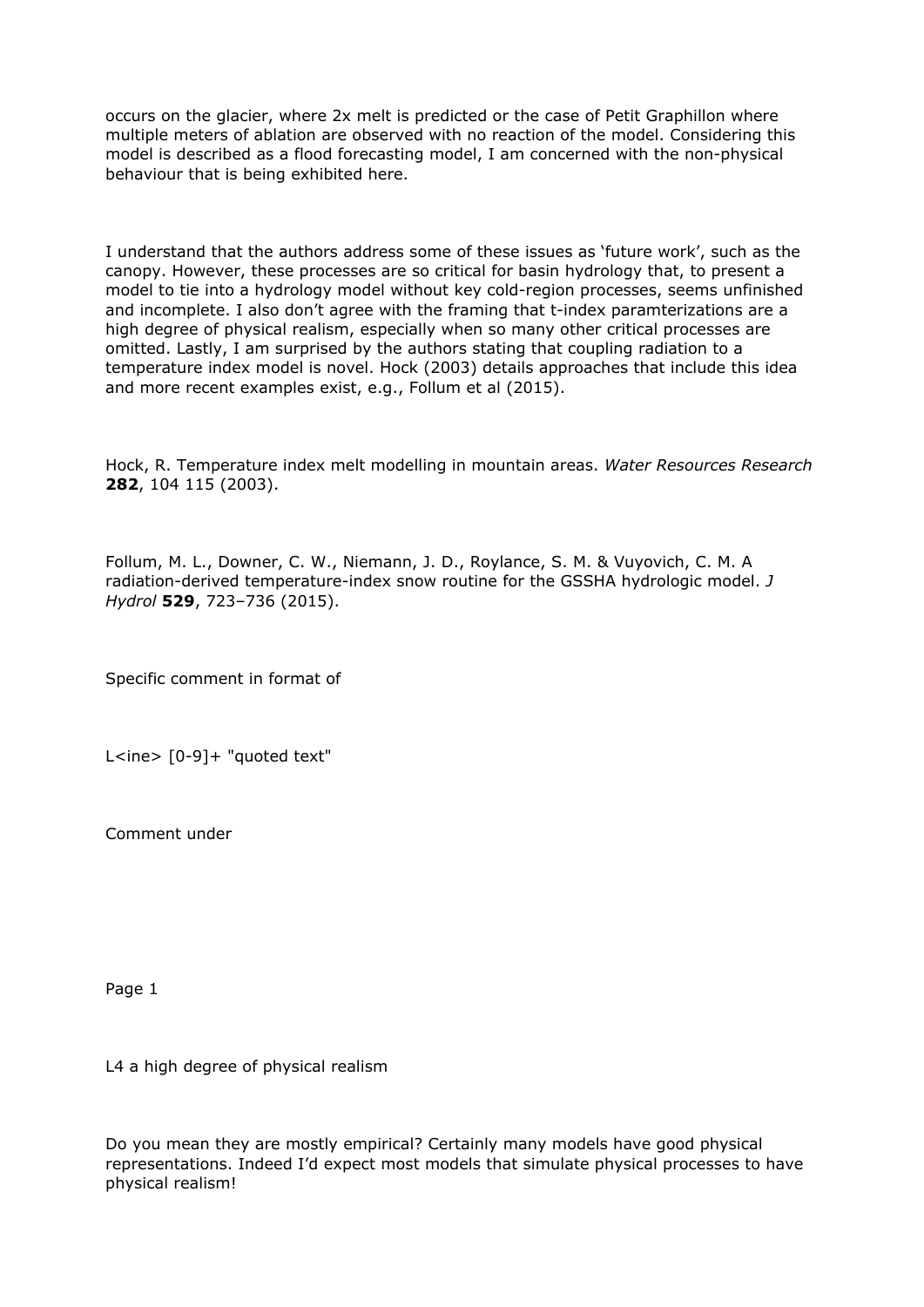L7 reconstructs

Simulates?

L16 the paper comprises an user manual

I would like to see an actual science question. In my opinion, even in GMD, there should be some hypothesis testing and scientific questions answered that support model development.

Page 2

L22 during the warm, summer season

And spring

L22 when demand

By whom?

L25 while 1.4+ billion people in Asia rely on discharge from high-mountain

Citation?

L33 large portfolio

W/c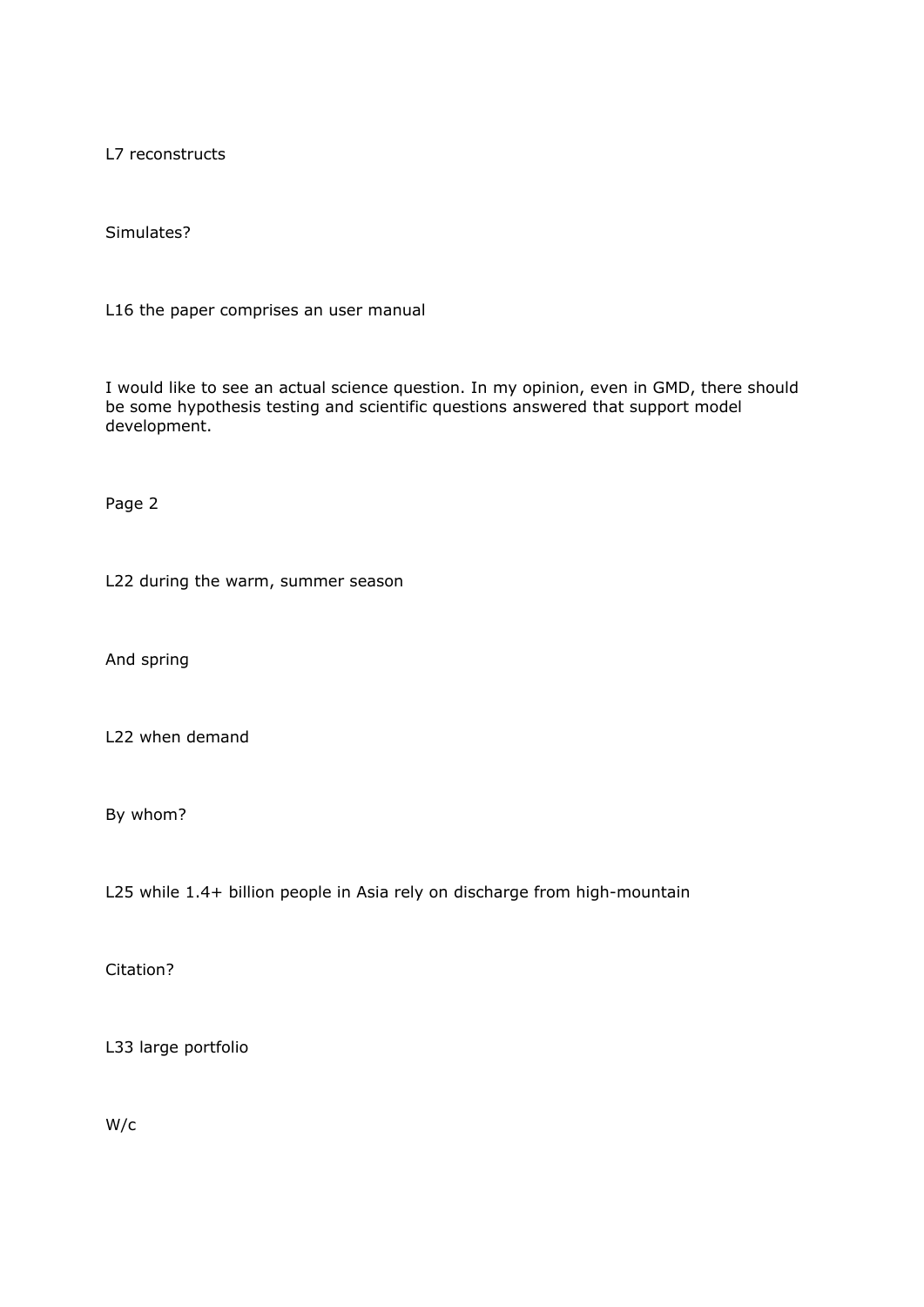L36 avalanche forecasting

perhaps "Avalanche hazard forecast"

L36 so weather

?

L37 aridity

AR6 suggests location dependent, consider citing the newest IPCC report

L42 Regarding seasonal snow

Suggest adding FSM (Essery, 2015) to this list.

Page 3

L60 The evidence that simplified and complex models often yield comparable predictive

Certainly many models exist that show better SWE and sd when including full physics e.g Lafaysse (2017) and Vionnet (2021)

A multiphysical ensemble system of numerical snow modelling, Lafaysse, et al (2017) The Cryosphere

Multi-scale snowdrift-permitting modelling of mountain snowpack, Vionnet et al, The Cryosphere 2021

Even when considering just SWE and SD, the inclusion of multi-layer snowpack models is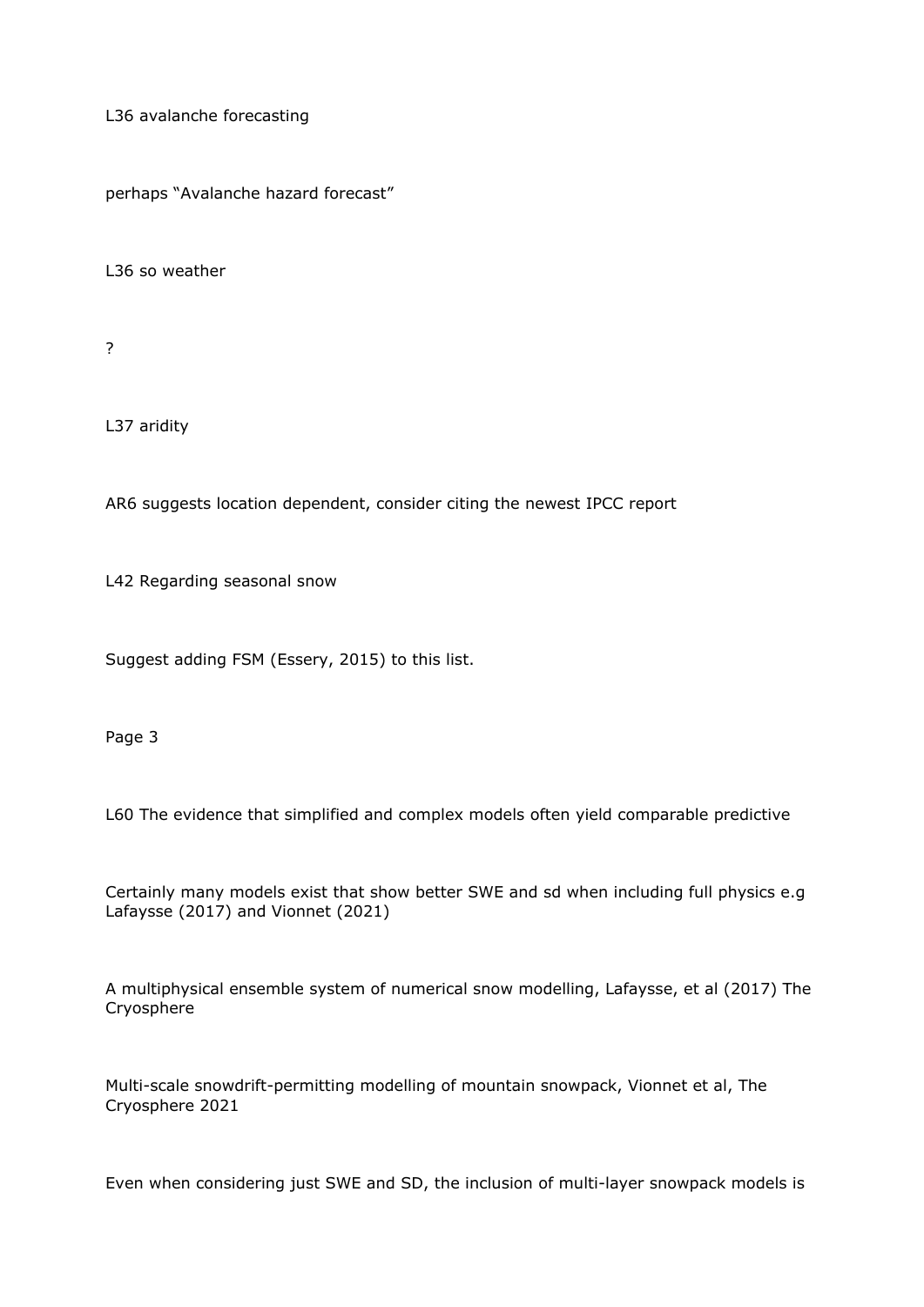important for deep mountain snow covers, or rain on snow events.

L 63 low complexity when it comes to internal layering and micro-scale properties

Ok but what about the other processes that impact?

L65 real-world

L67 these four factors trace back

As written this suggests obs are related to empiricism, and I don't understand how Obs location biases are due to empiricism.

L71 all the four factors

Seems like factors is used as "requirement" which is not true.

L72 parsimonious as for

Suggest this isn't a requirement

L75 and so

?

L75 avalanche forecasting

Without the microstructure is this really true?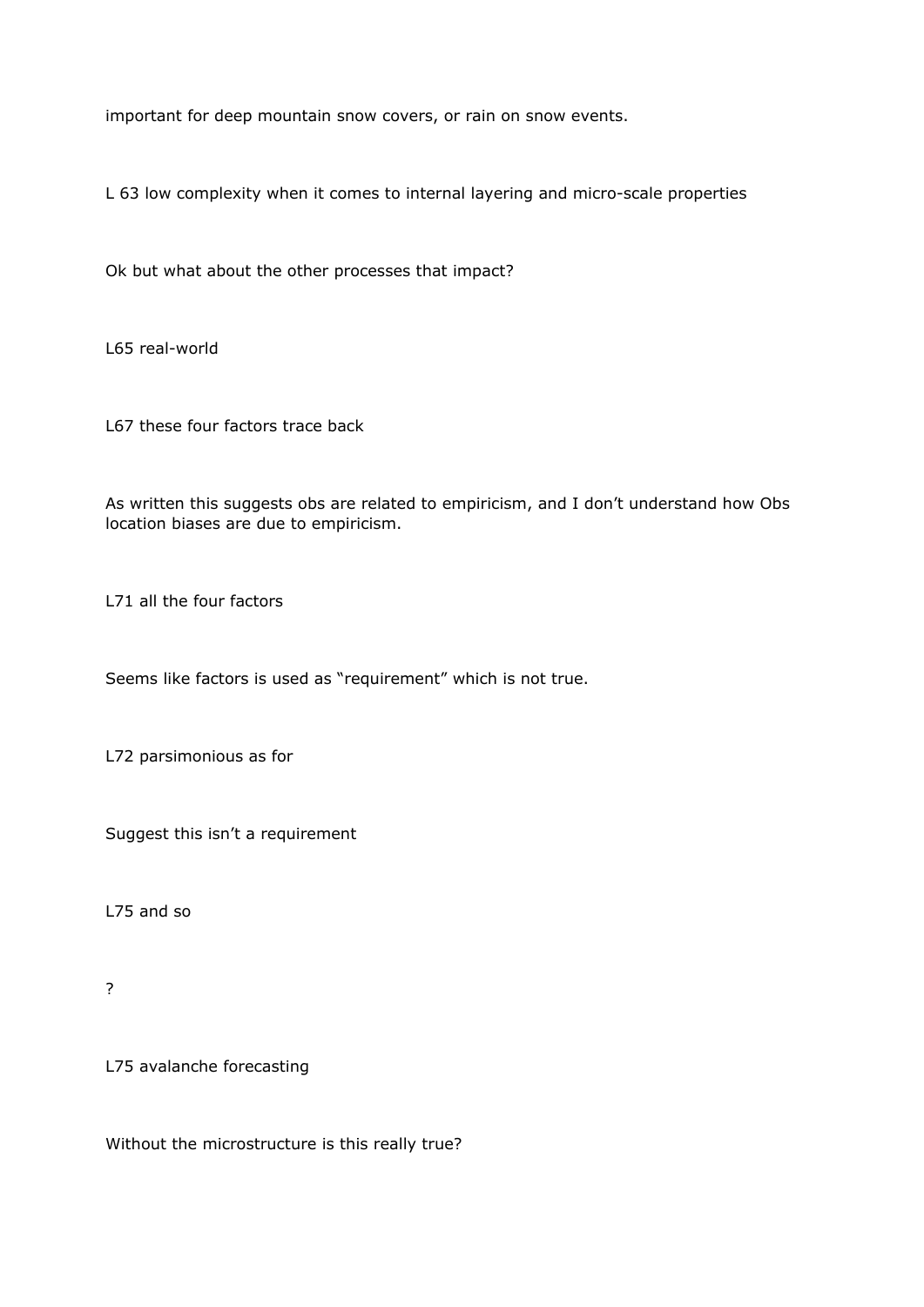L81 Section 3 presents an example of results for an inner alpine valley

Ok great! I would like to see a science question. Even GMD should have-science questions and hypothesis testing

Page 4

L86 being

L86 no spatial interdependency

I read this to mean no lateral mass or energy transfer? Perhaps be explicit

L90 using a forward-Euler method.

This is a basic solver, why this method versus the RK, BE, etc methods? What tolerances were used? I assume a constant step size?

L106 The density of glacier ice is assumed equal to ρi.

So no further compression?

Page 5

L123 state variable

Some of these look like fluxes e.g M\_G. The SWE etc looks to be a diagnostic variable and the ice lattice is the actual state variable. Later in the manuscript SWE is noted as a diagnostic variable. I would suggest tidying this up and making the diagram clear.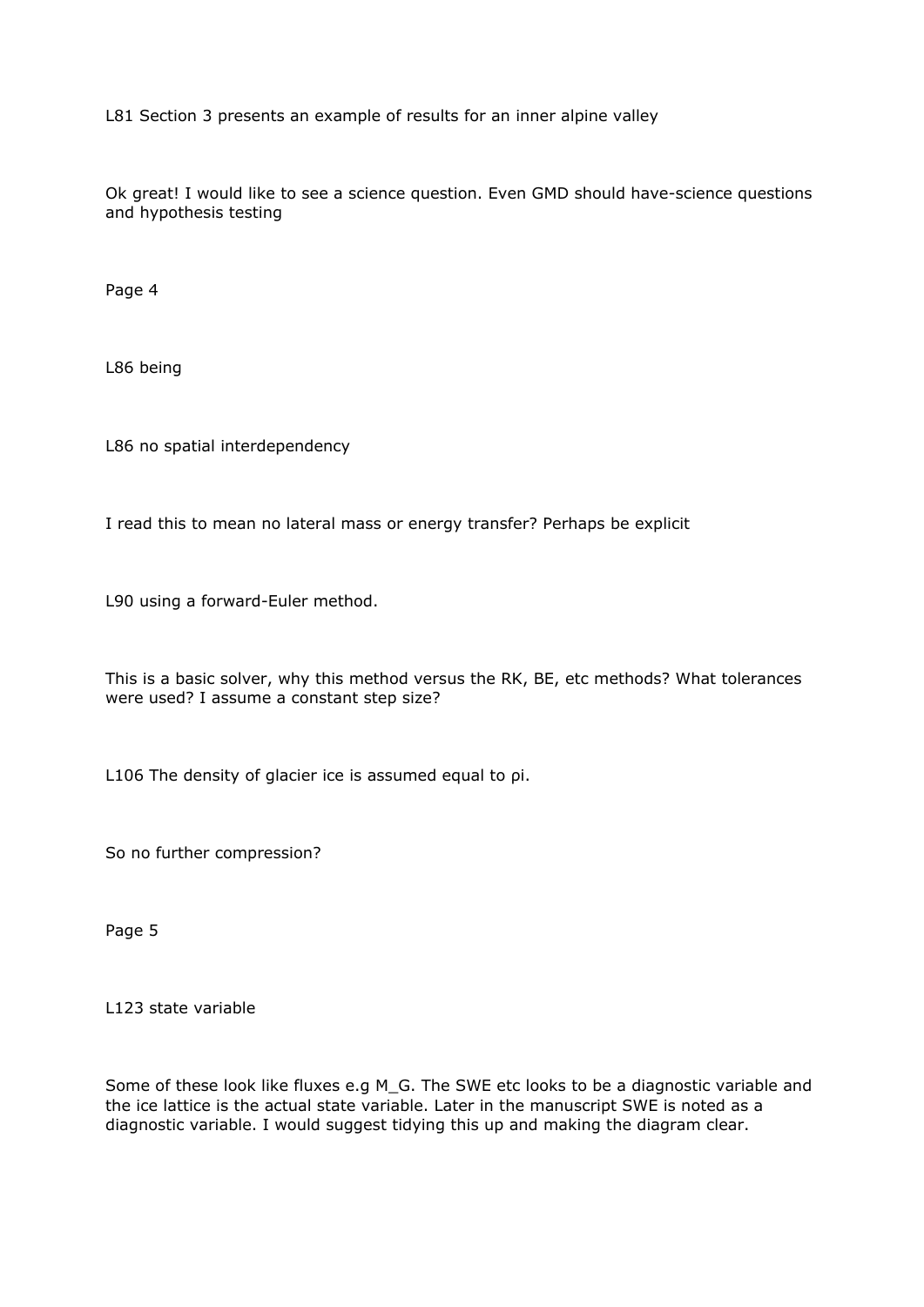L123 inputs

Unclear what is an input: is an albedo input?

L128 where S<sup>^</sup>

What do the hats denote? I don't think it is noted explicitly in the text

L129 and O<sup> $\hat{ }$ </sup> is the outflow mass flux

Above you call this a state in figure 1

Page 6

Figure 1: Main definitions,

Add units, see above note on fluxes/state

Page 7

L145 S W ED and S W EW

Are these not diagnostic?

Page 8

L169 is standard in degree-day model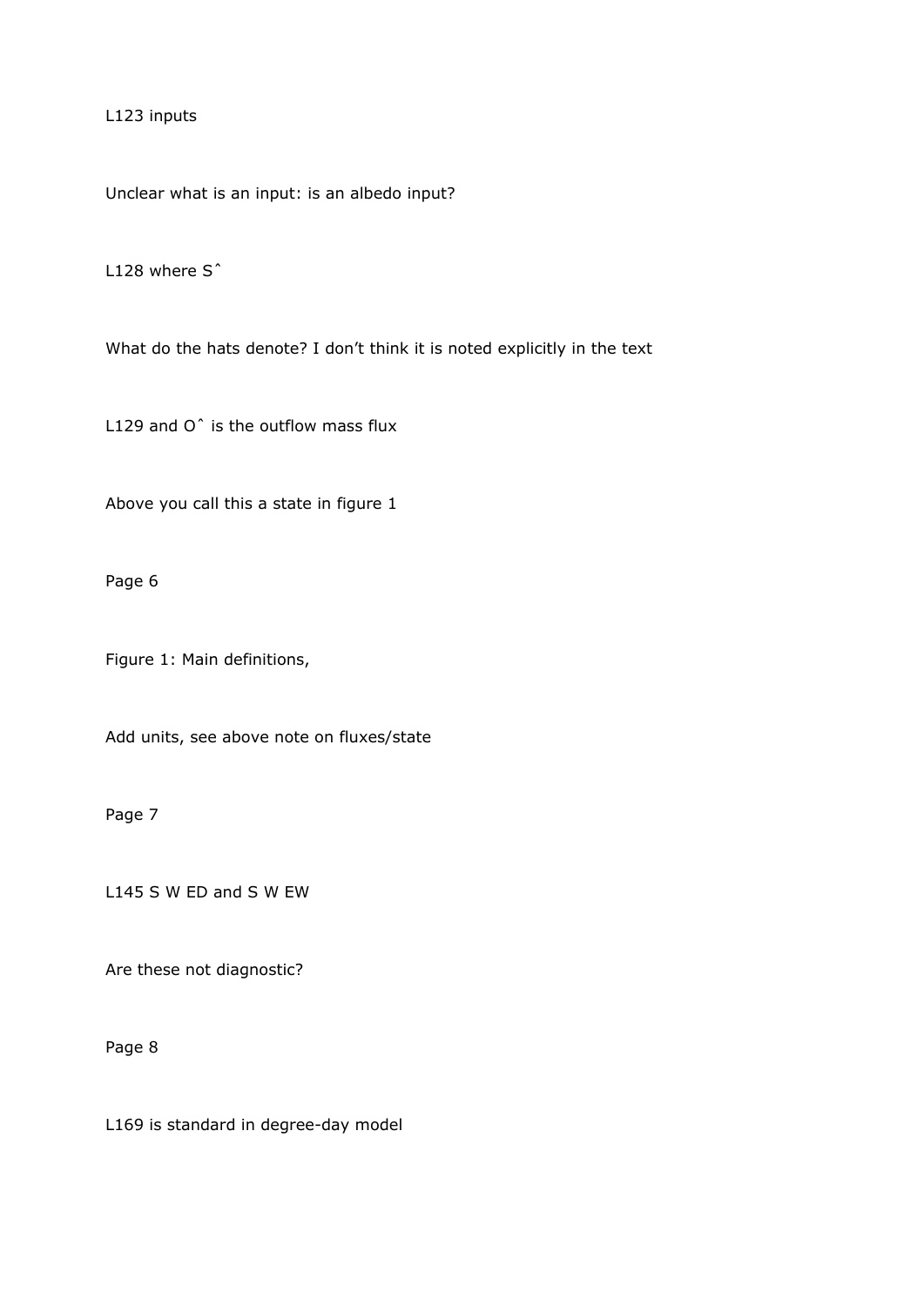From the intro I was not expecting this to be yet another temperature index model

L176 seems yielding satisfactory results

Grammar

L176 especially in suppressing mid-winter melt episodes that do not appear in validation data.

Mid winter melt will increase with climate warming though. Further, your results show nonphysical mid winter ablation events. Lastly this appears to be an ad hoc calibration, is that true?

L177 decoupling radiative forcing

I mean, this is the point of a full energy balance model

L181 where Sr is incoming shortwave

This section needs units. I see the below section has it, please put these into the above text

L184 sets Sr to 0 between 7PM and 7AM according to forcing timestamps

This seems arbitrary. Why not just compute load sun rise and set?

Page 9

L195 otherwise.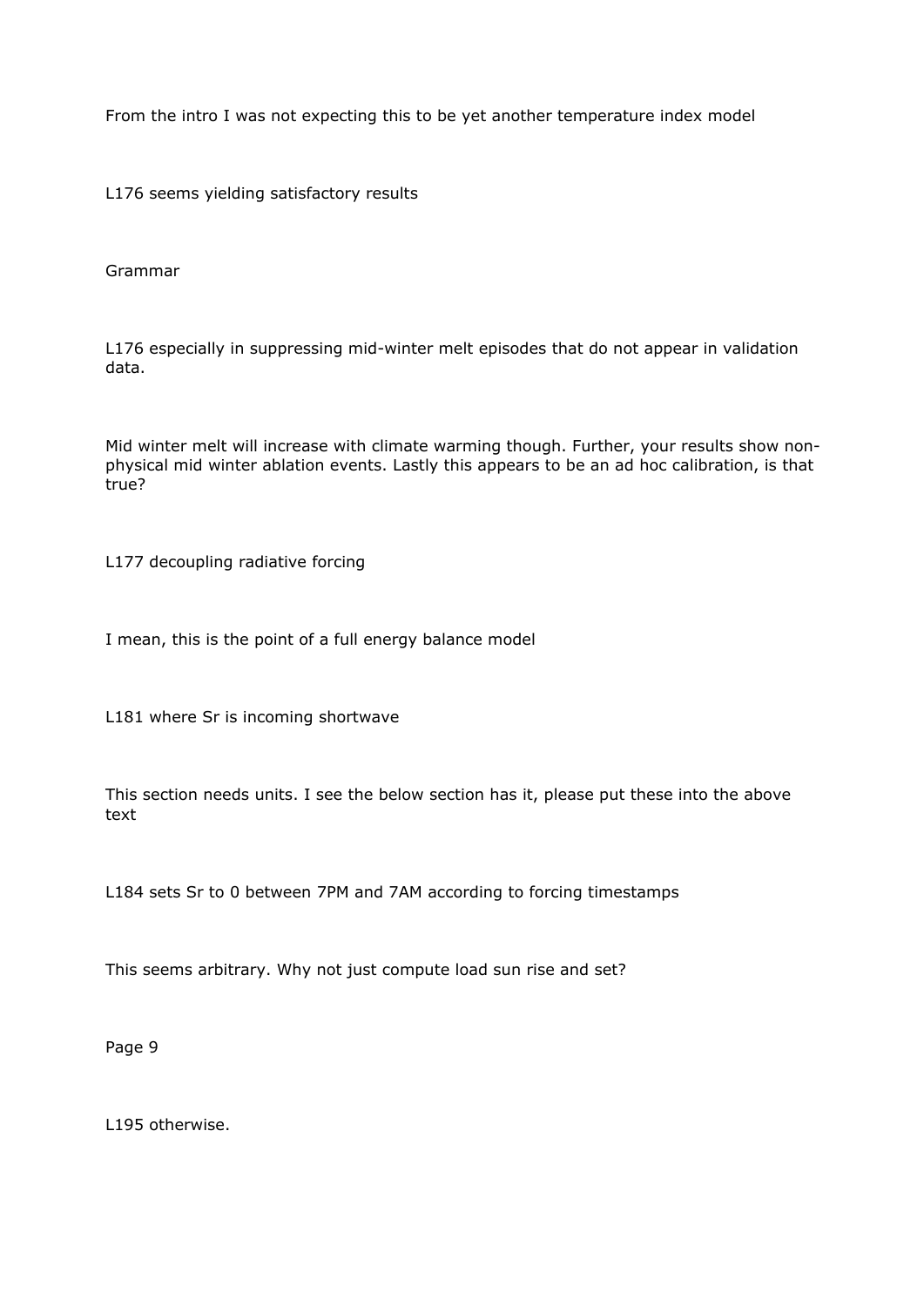Move to start of statement

L197 (timestamp time)

Whit does this mean?

L200 sensitivity of S3M to both is rather low.

Based on?

L201 closer to physics

What does this mean? Do you mean closer to a fully first-principals energy balance model?

L202 this hybrid approach

There are tons of temp+rad formulations. Either this isn't new or the contribution is not clear me to me

L 206 Which is an isothermal, very efficient condition for shortwave radiation to convert into actual melt.

Awkward, suggest clarify

L208 regardless of the actual cold content.

Is the case the authors making that their contribution is a cold content temp index? Cold content is /required/ to correctly track energetics in deep mountain snowcovers

L 210 To mimic this transition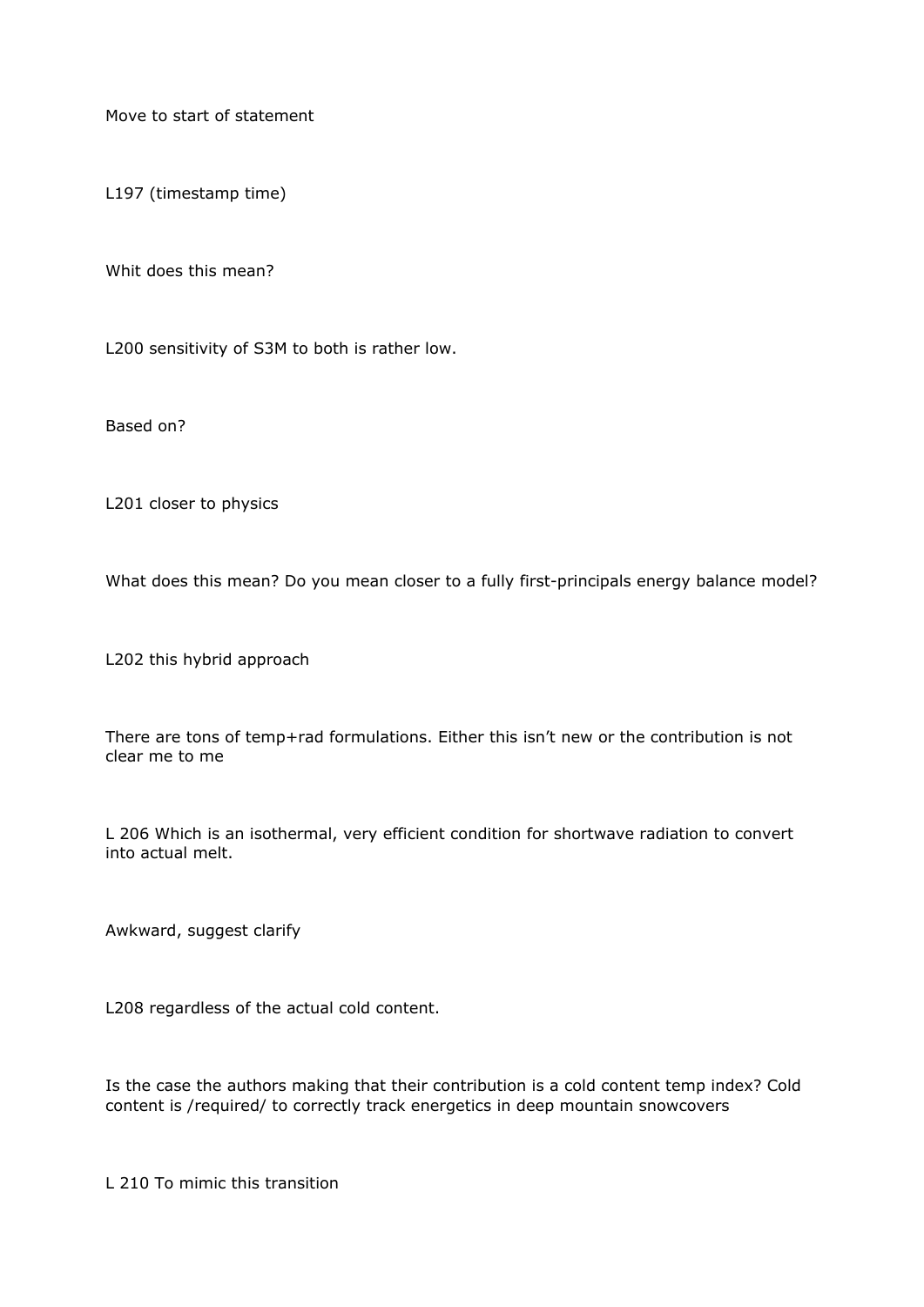This is what the cold content tracking should do, sn't it? It is not clear to me how this approach works with deep mountain snowcovers.

Page 10

L229 Refreezing is computed

Does this refreezing latent heat flux decrease the cold content ie warm snowpack?

L230 eq 19, R

Remind the reader what "R" is please

Page 12

L269 Report instabilities of Equation 20

Could this be due to using FE? And to be clear, this is the use of 20 that is a problem and not the solution to 20?

L 269 high saturation value

So numerics are likely a problem?

L269 very shallow snowpack

This is classically a tough problem and requires a good eb model + good numerical scheme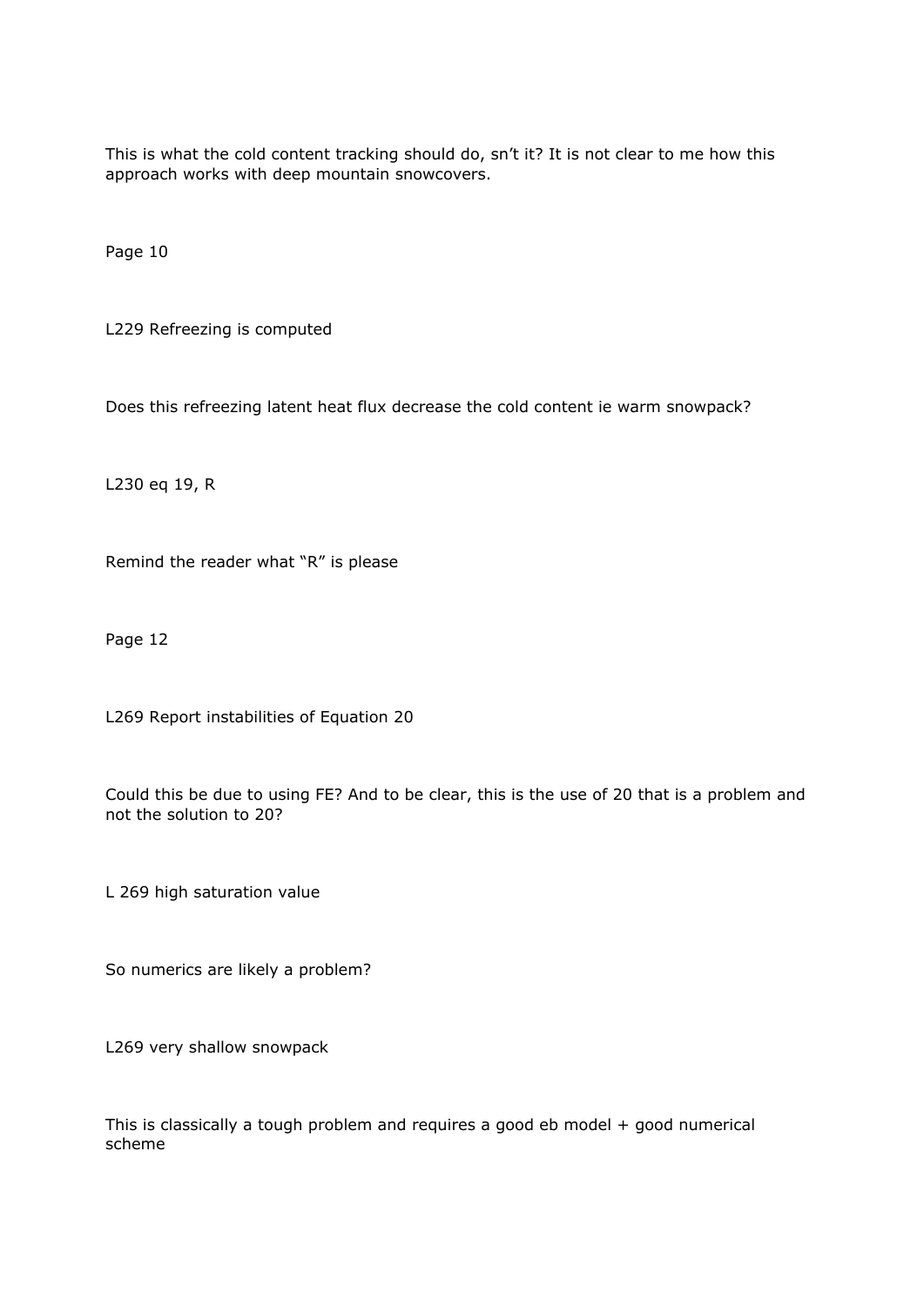L 276 a representative element at 66% depth:

Where does 66% come from? This seems arbitrary

Page 13

L290 While it is set to 0°C otherwise.

So a 2m mountain snow cover is set to instantly isothermal?

Perhaps I am misreading this, but it seems to me that the authors are suggesting that as soon as Tair  $>0$ , they set the ground temperature to be = Tair? If that's what is happening, then that is completel wrong, especially for deep mountain snow covers. If that isn't what is happening, then please clarify this, as despite reading it a few times I am still uncertain on what, exactly, is being done.

L293 thus implying that refreezing has no impact on snow structure

So, what is the point then? Latent heat and Cold Content tracking? I am picking on this specifically due to the noting of avalanche hazard forecasting in the introduction

Section 3.5 Data assimilation

This is direct insertion, correct? I understand the authors not wanting to cut and paste verbatim from existing papers, and I appreciate them keeping the length of this manuscript down. However I did struggle through this section to know, exactly, how this was done. Specifically that Swe and Sd are diagnostic variables, but seem to be assimilated as a state variable

Page 14

L 307 of Updating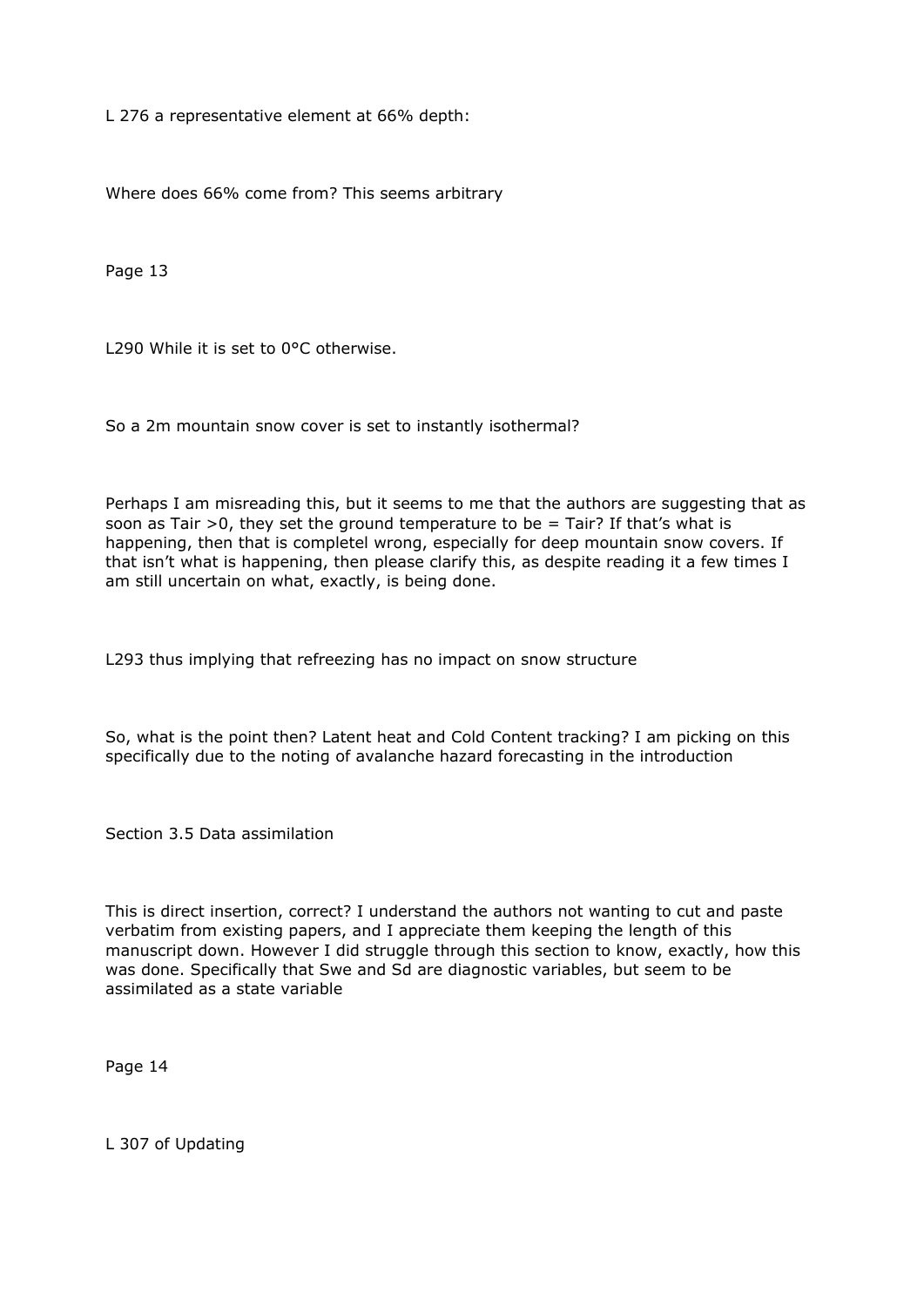Fix cap

Page 15

L347 total SWE in S3M v5.1 is only a diagnostic variable

As noted above this needs to be fixed in figure 1 and the text throughout for consistency

L347 S3M also supports assimilating only positive differences in Equation 36, that is, only correcting modeled SWE if observations are larger than simulations

I am a bit surprised by this tactic. Certainly it helps recover from the otherwise catastrophic mid winter melts, but doesn't help with over estimates in SWE/SD. I'd like to see a bit more elaboration as to why it is done this way

Page 16

L376 equivalent to G1

Maybe section 2.4.1 would benefit from text that notes what g1 is as I got here and was confused. G1 is only used in the heading. Would be maybe nice to remind the reader what this is.

Page 17

L 391 any residual SWE at the end of each water year is added to hG

Ok so this ignores firn then. In multi-year firn processes I'm skeptical this can be ignored, but I understand that in some Alps glaciers this approximation can be valid. I would like to see supporting literature for this assumption.

L 398 parametrizing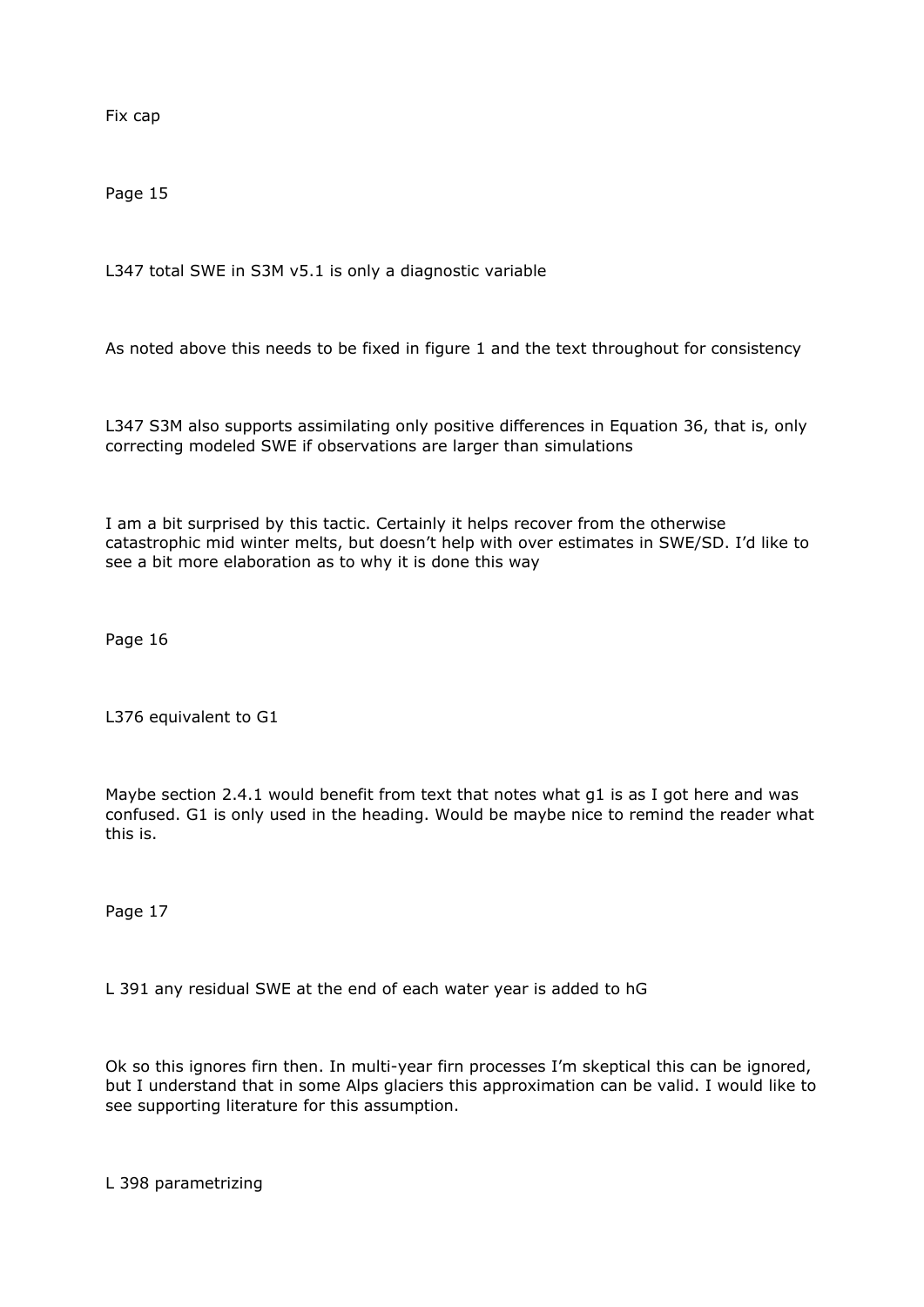Spelling

Page 18

L 446 spatialize and downscale weather-input data,

Aren't these data already spatial datasets? So is this just a downscale to the numerical model grid? Please note the methods used to do so (eg what spatial interpolant/regridder is being used) [ ah, I see there is a note in the appendix on this, perhaps either reduce the text and move it into the main body or explicitly note the appendix section].

L 448 using the Continuum model

What is this?

Page 20

L470 the notions that

This is unclear to me what you mean by notions here. Do you mean 'notion'? 100% seems very high

L470 of transmitted shortwave radiation

Transmitted through what? No reflectance?

L476 mainly for computational-resource constraints.

Less brute force methods can be quite efficient. E.g.,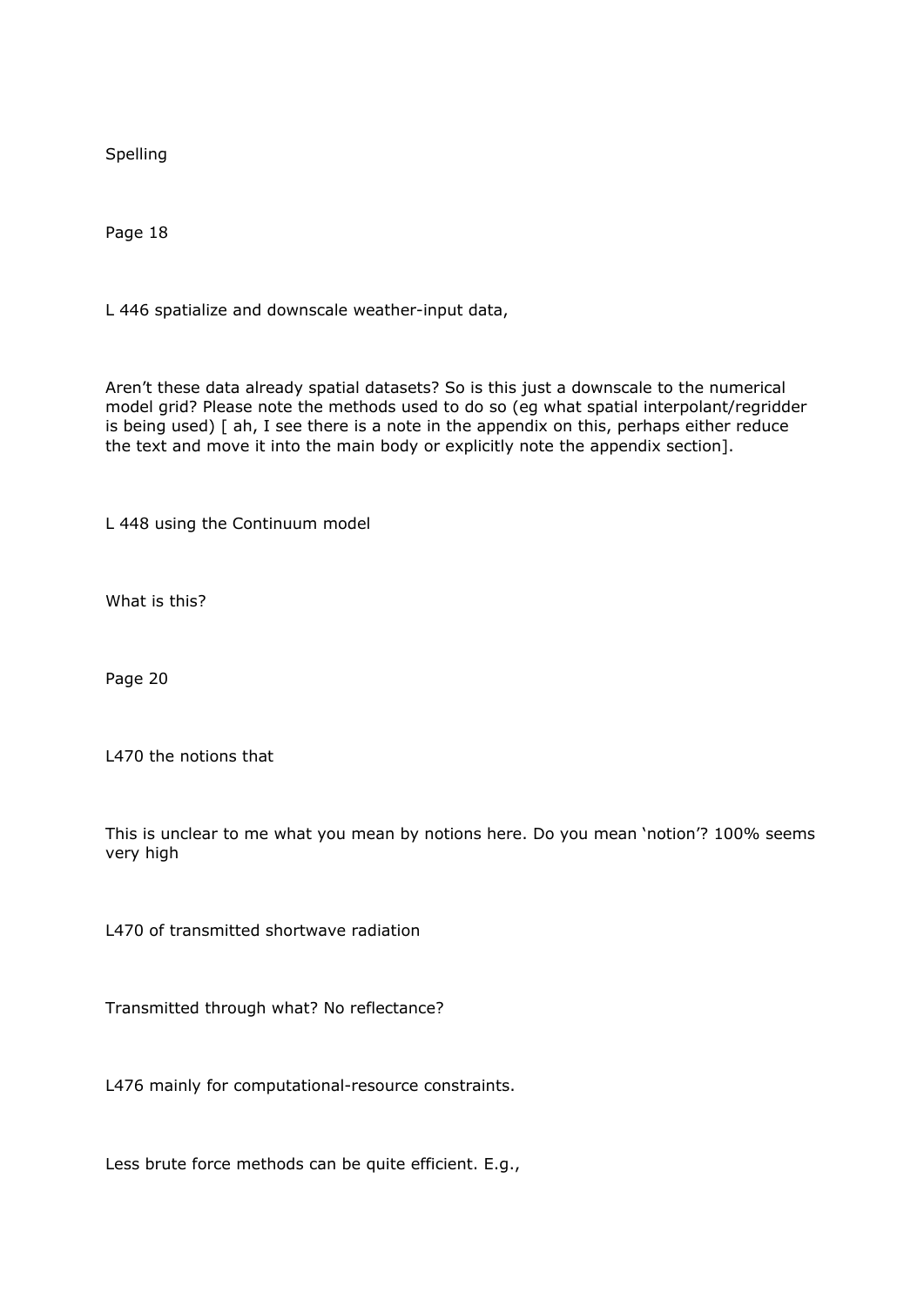Saman Razavi, Razi Sheikholeslami, Hoshin V. Gupta, Amin Haghnegahdar, VARS-TOOL: A toolbox for comprehensive, efficient, and robust sensitivity and uncertainty analysis, Environmental Modelling & Software, Volume 112, 2019,

L486 , in line with expectations

L489 that the sensitivity of S3M to m′rad and mr is surprisingly low

Doesn't this go against what was previously stated? If this is the case though, then what is causing the huge mid winter ablation events?

Page 21

3.2 Evaluation: point snow depth

Should note this has assimilation in it is my thinking was that this was sans assimilation like the previous section.

L 498 Sections

Page 23

3.3 Evaluation: the Torgnon study plot

This is with assimilation right? I'm not totally sure why but I'm struggling to remember which runs have assimilation and which do not.

L519 (Figure 6)

What is going on with the mid winter ablation events? It seems assimilation is heavily compensating for these impacts?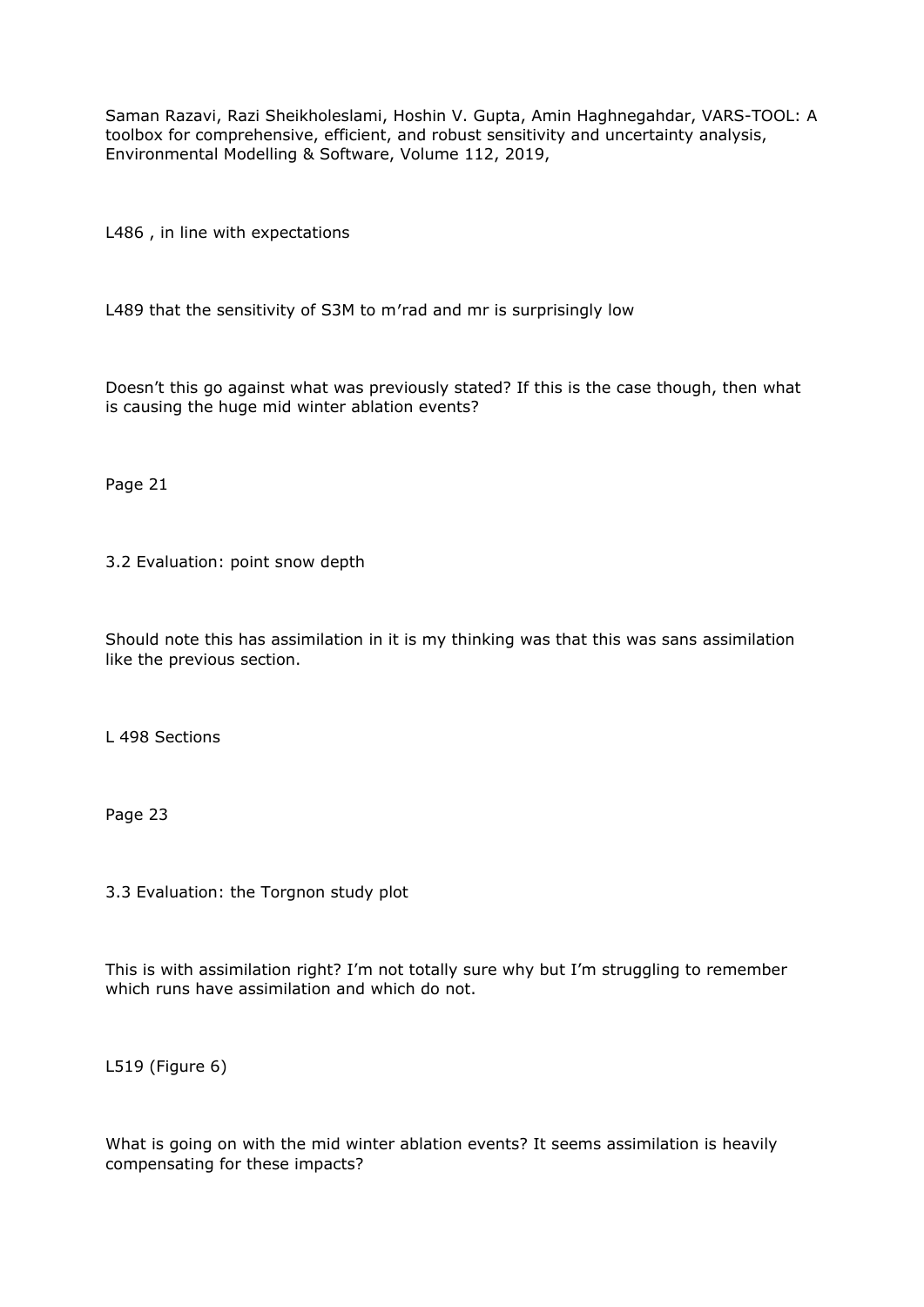L536 not reported for brevity

L536 qualitatively

Wouldn't this be quantitatively?

Page 27

L562 provides renovated

Not sure what this means. W/c

L566 S3M is among the first parsimonious snow models to provide such information.

I don't accept that temp index models can work when applied to climate change forecasts. The loss of stationarity eg Milly(2008) leads to huge challenges in applying hindcast calibrated models to future conditions. For example, the increase in mid winter ablation makes calibrated models that assume a spring melt (and implicitly calibrate for the deep snowpacks) will likely fail when applied to very different types of winters.

Milly 2008, Stationarity Is Dead: Whither Water Management?

L 576 solid results

Word choice

L580 and the Petit Grapillon,

These results seem really poor if observations show 2m of ablation but 0m is predicted!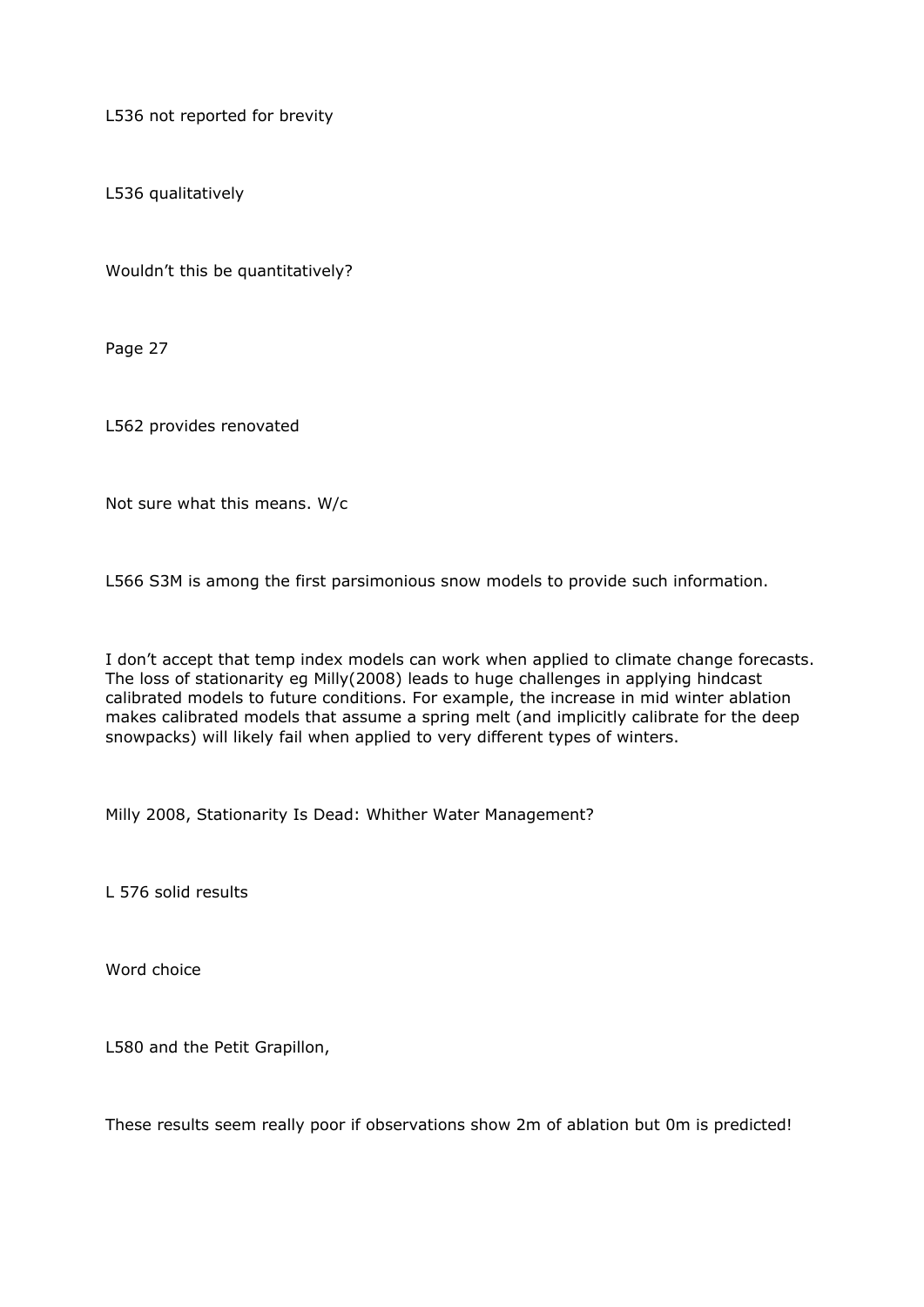Page 29

L600 at a comparatively high standard in physical realism.

A temperature index snowmelt model with no: canopy interactions, sublimation, blowing snow, energy balance, etc. I am not convinced this is a high amount of physical realism.

Page 30

L610 to produce future scenarios of

See my previous comment on applying calibrated tindex models to future climates.

L613 for an ordinary laptop

What does this mean? Please give a sense of CPU arch, speeds, etc. As a model design philiosophy, I am not so sure that constraining the physics and conceptualization so-as to run on a laptop is optimal.

L616 the scarcity of open- source suites reconnecting them with the hydrologic cycl

I don't I understand this comment

Page 32

L658 energy and mass balances,

Temperature index models are not an energy balance.

L679 I've never seen a license agreement in a code availability section. Not saying it is